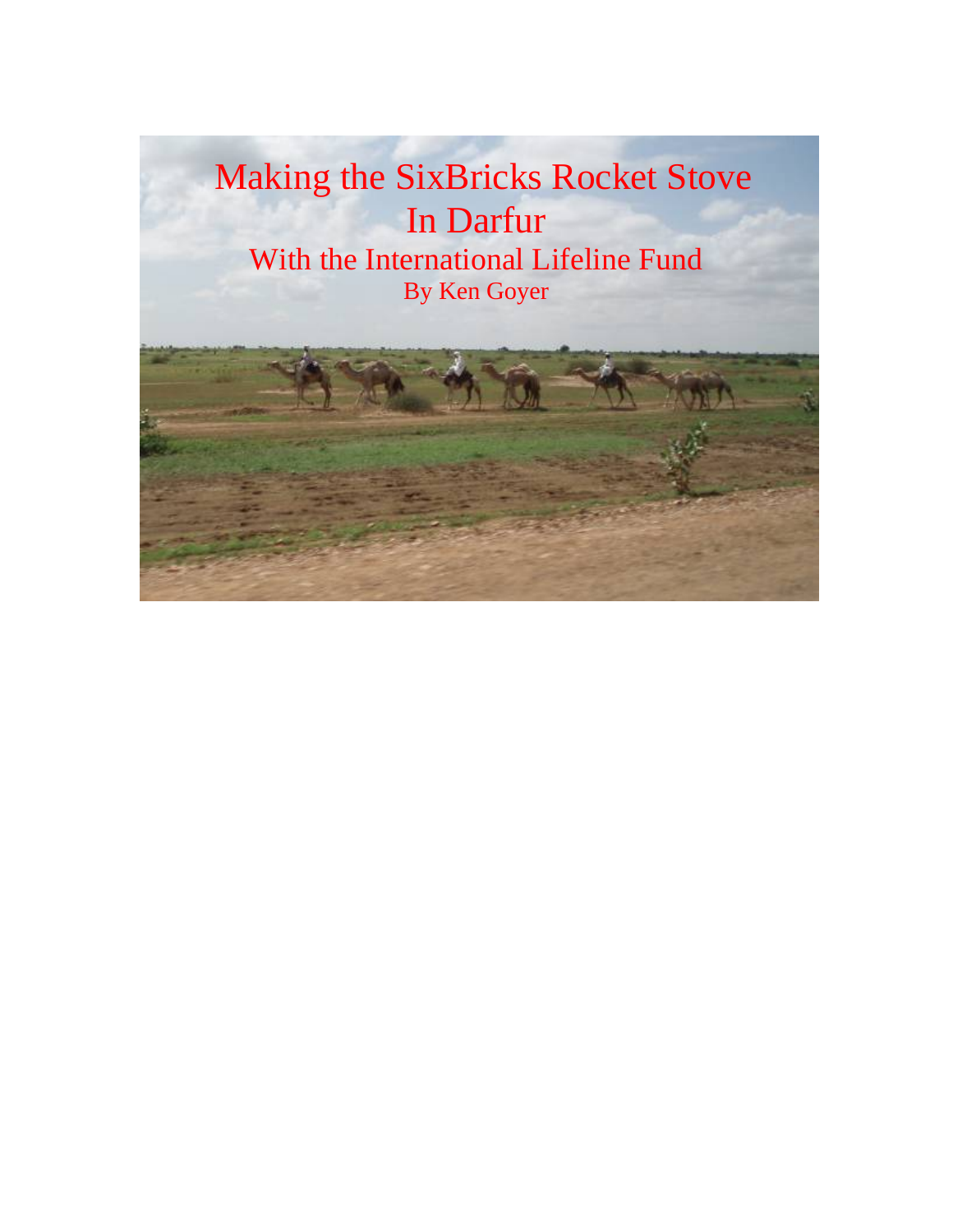

A tragedy of worldwide proportions is unfolding in the Sudan where two million people have fled from terror and violence and now live as refugees. Removed from their homes and their livelihood they now live in camps such as this one and are dependent on charity for their survival.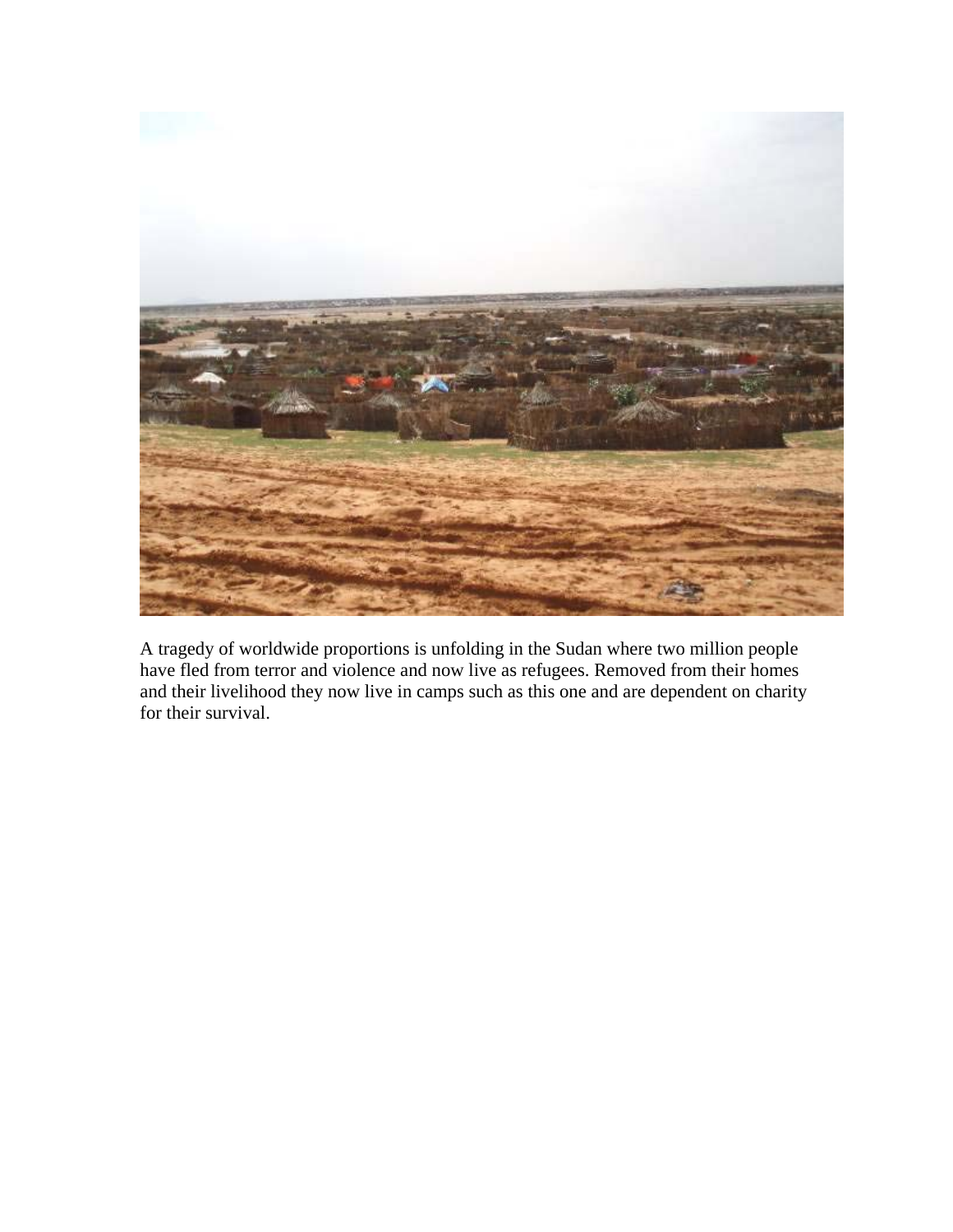

Almost all cooking takes place on a three stone open fire. This is very wasteful and inefficient. The stove on the right burns charcoal. Charcoal is also wasteful and inefficient.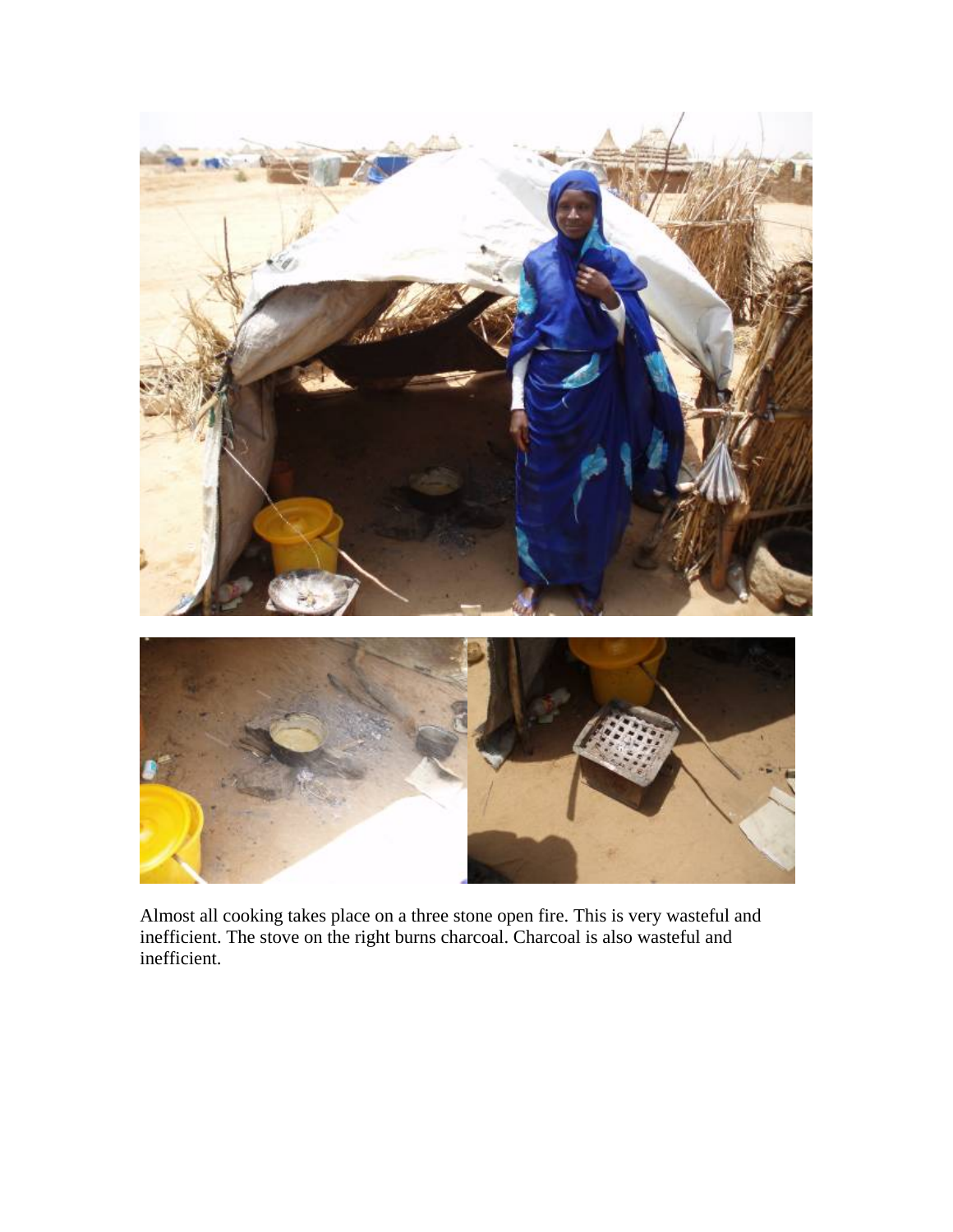

Past efforts to introduce cooking stoves have not been successful.



Any cooking fuel that might have existed is long gone. Everyone must purchase or barter for fuel, or go great distances to obtain it.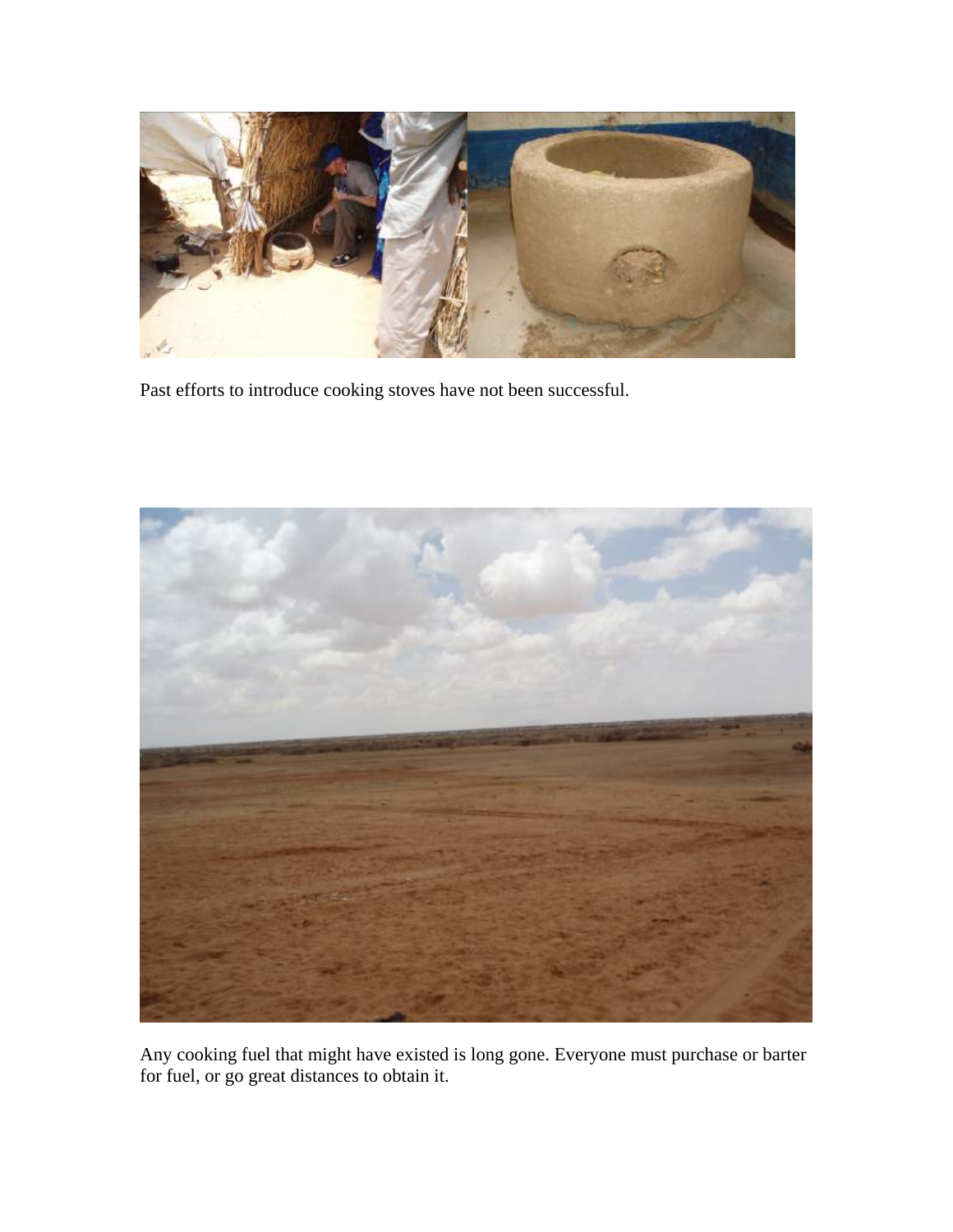

Firewood and charcoal is trucked from the surrounding hinterlands and sold. If you have no money then you must trade something. Many people are forced to trade some of their food to get the fuel to cook what food remains.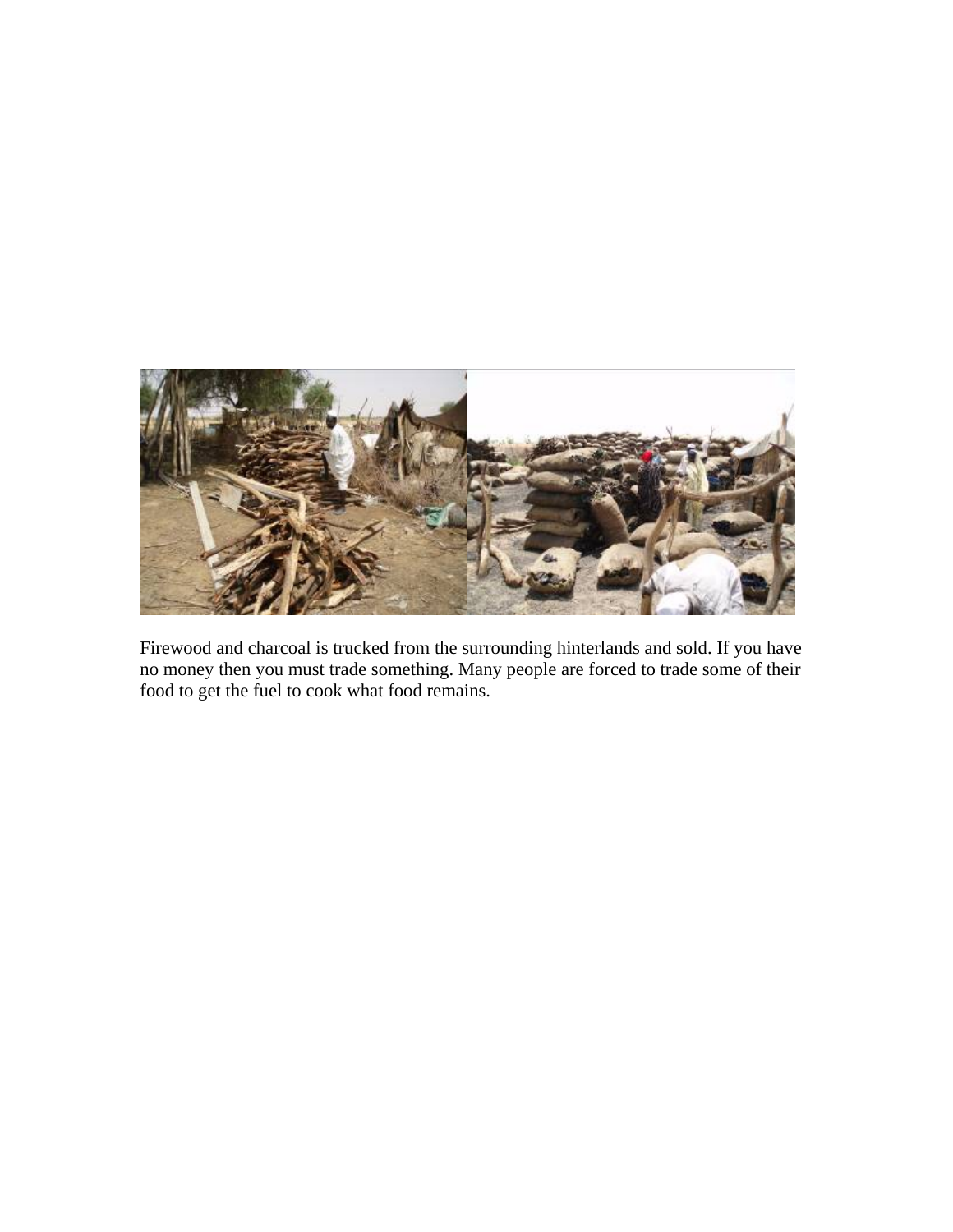

The SixBricks Rocket stove uses half (or less) of the fuel of the open fire. Of this half, less than half of the smoke and emissions are created. This stove has been highly engineered and tested and is easy to make from inexpensive, locally mass produced bricks.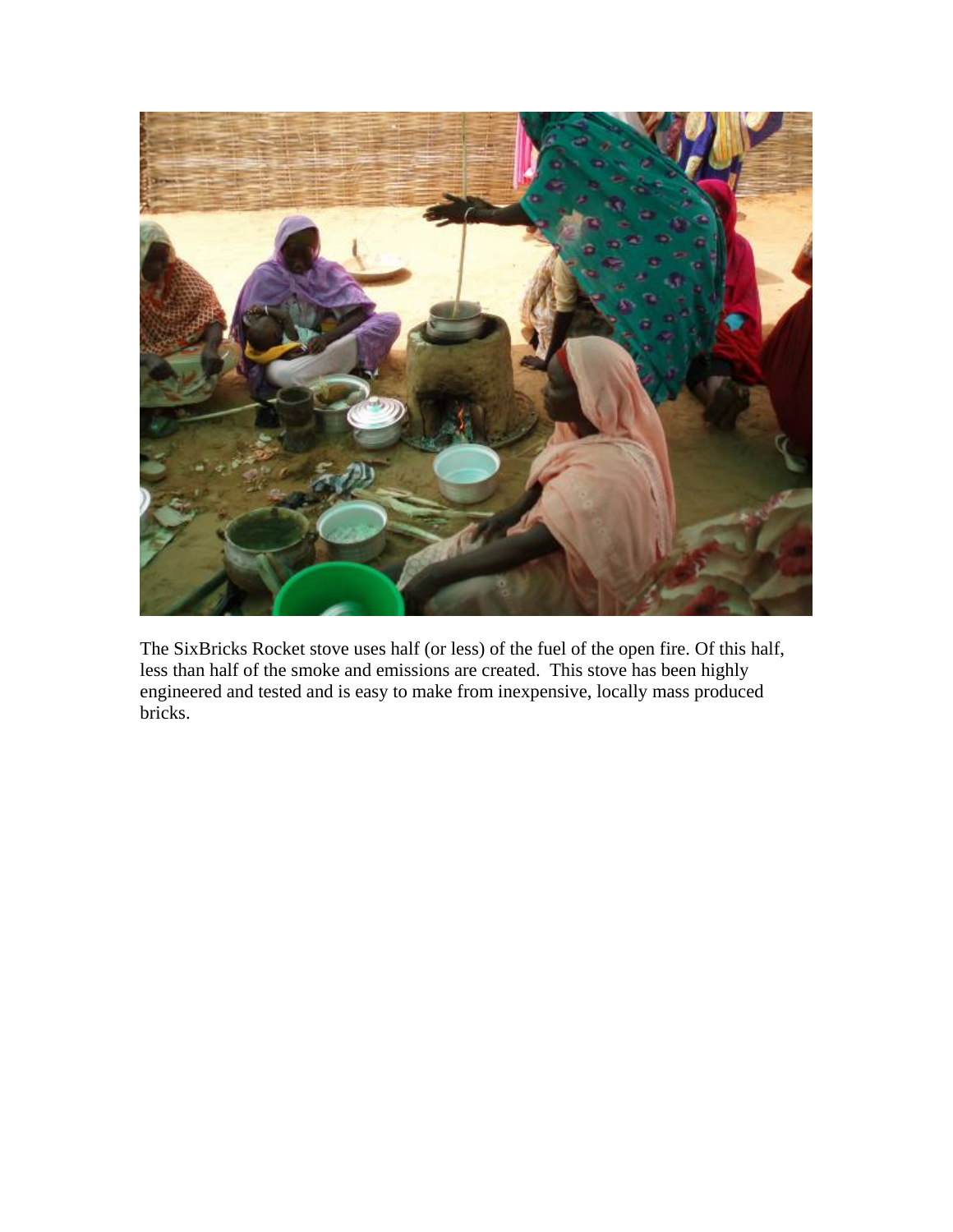

The success of the Six Bricks Rocket Stove depends on six special bricks. They are not ordinary bricks. They are lightweight and will float on water. These bricks act as insulation to keep the fire very hot and efficient, and to keep the heat directed at the pot. They form the combustion chamber of the stove and are the big secret of the Rocket Stove. This brick, made in Turkey with the Sehan Adana Rotary Club, is held by Ken Goyer and Wilfred Pimentel.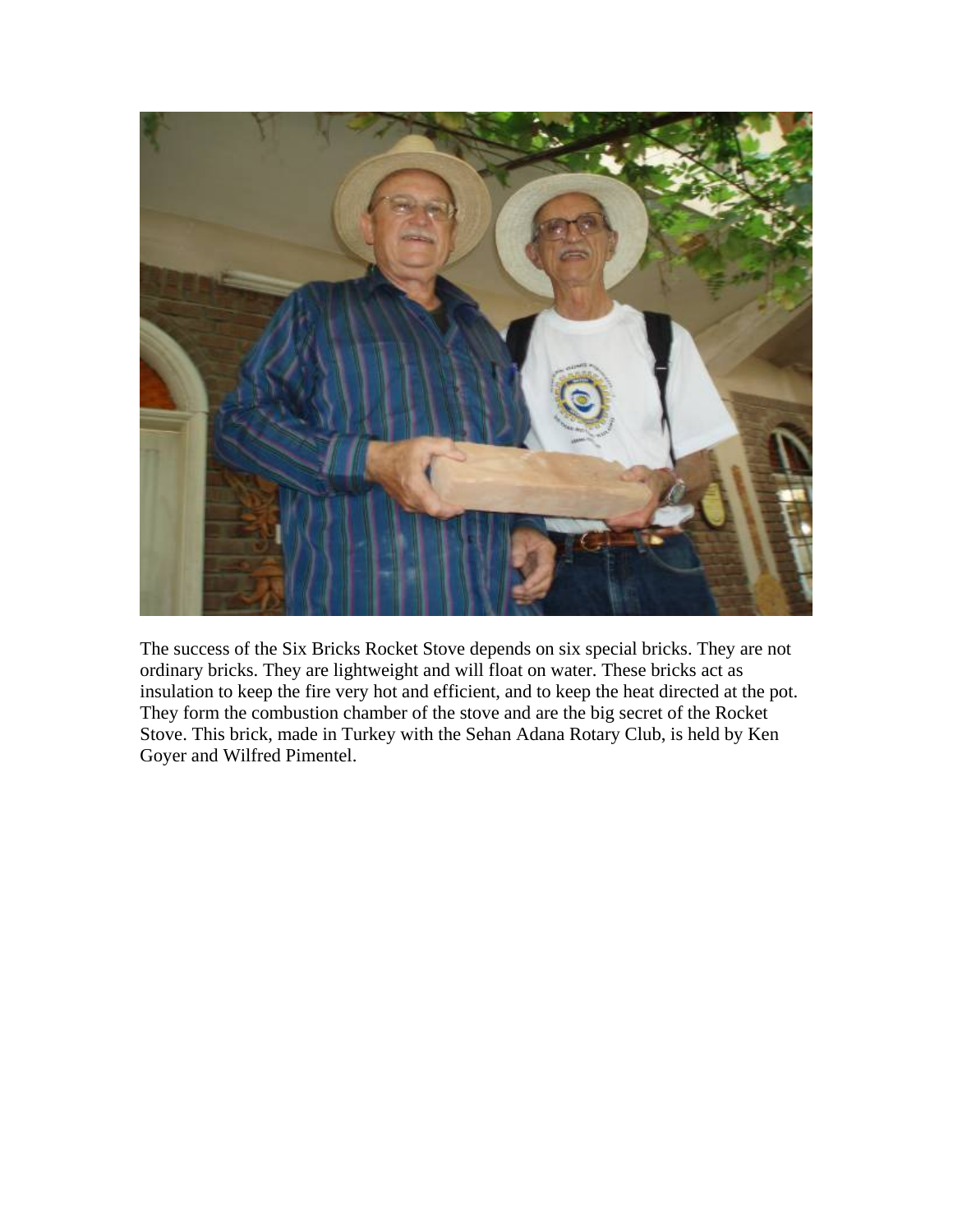

The Six Bricks Rocket Stove should actually be called the eight bricks rocket stove. While six bricks form the combustion chamber, two more bricks are used for the wood entrance or "elbow". (Wood ashes will insulate the bottom of the stove).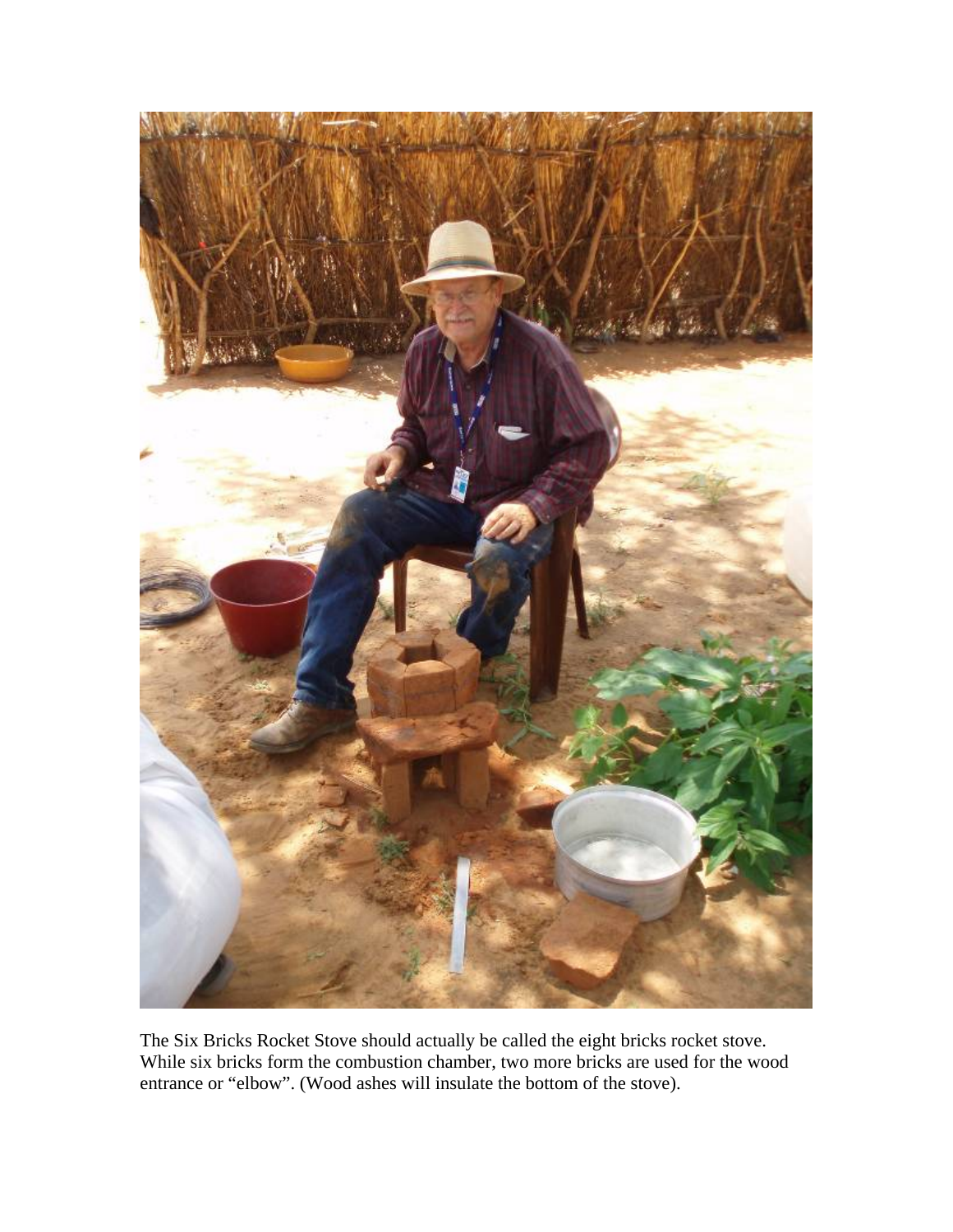

Once the six bricks are wired together and the entrance is made from the other two bricks the stove is mudded in place to make it stronger and more stable. Vahid Jahangiri from the International Lifeline Fund demonstrates this stove at All Nations Christian Care in Lira, Uganda.



The valley of the giant kilns. There is no shortage of brickmaking capacity or ability or desire in Darfur.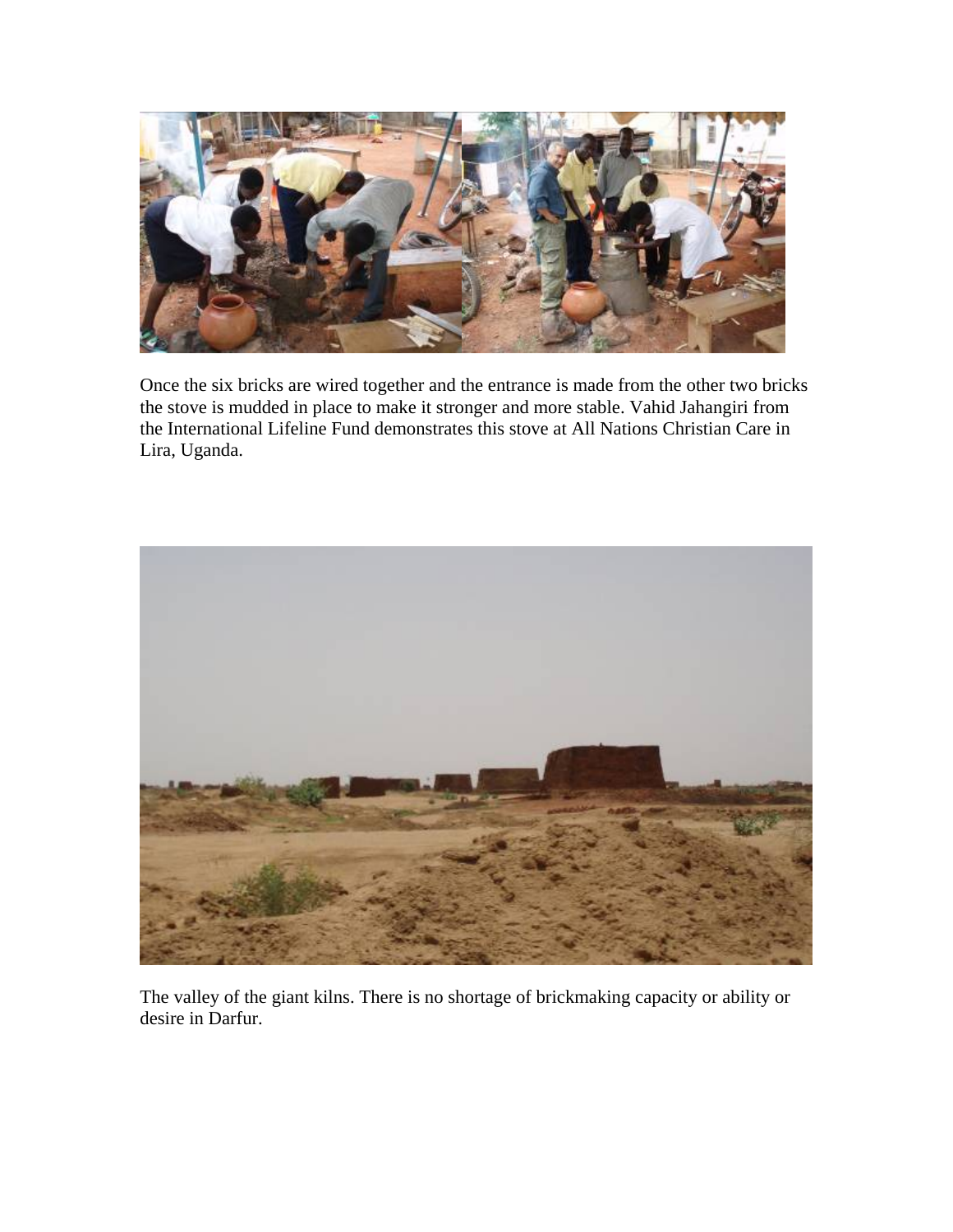

Brick makers at work and at play.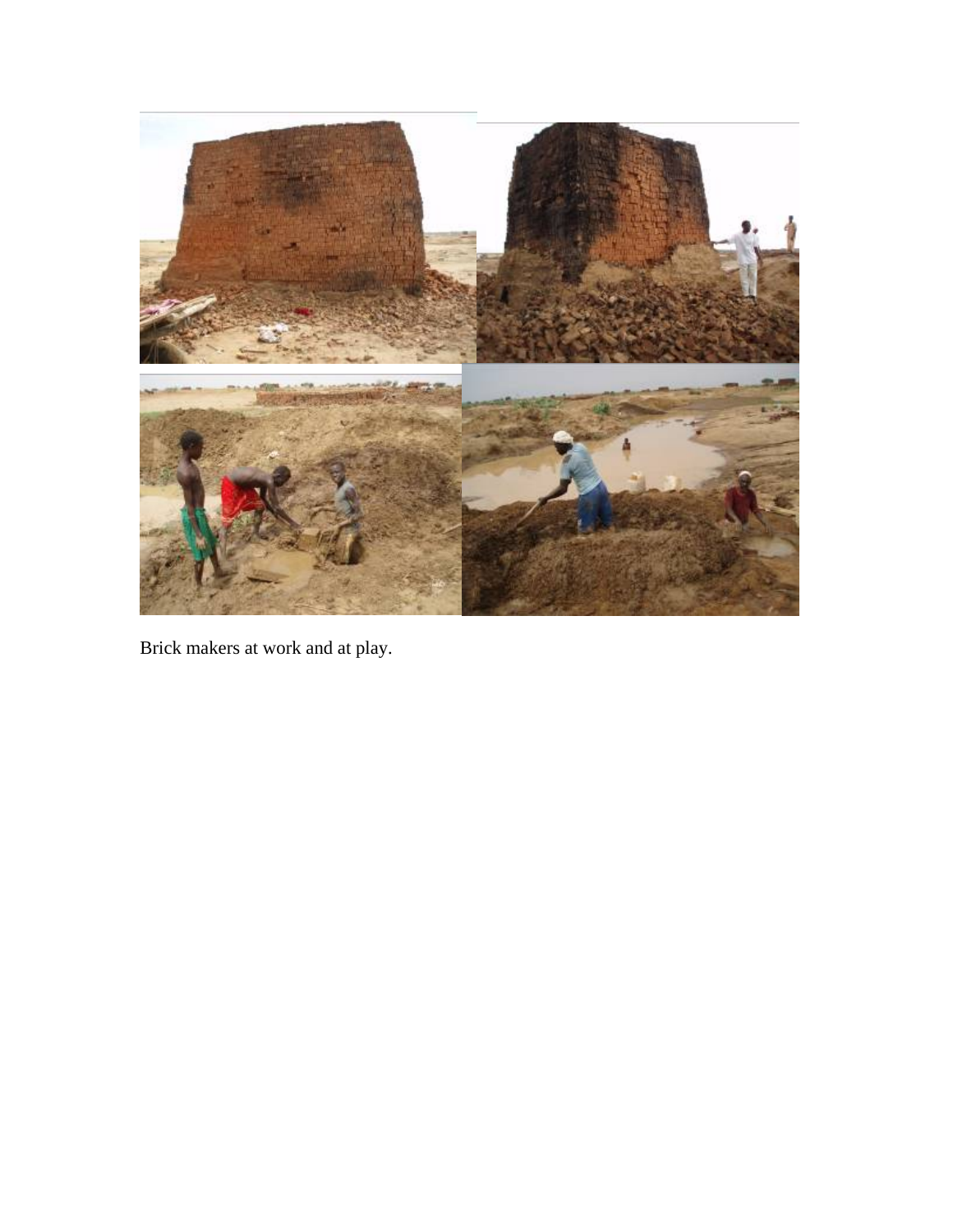

After testing the clay/organic mixture for the bricks, the first Rocket Stove bricks are made.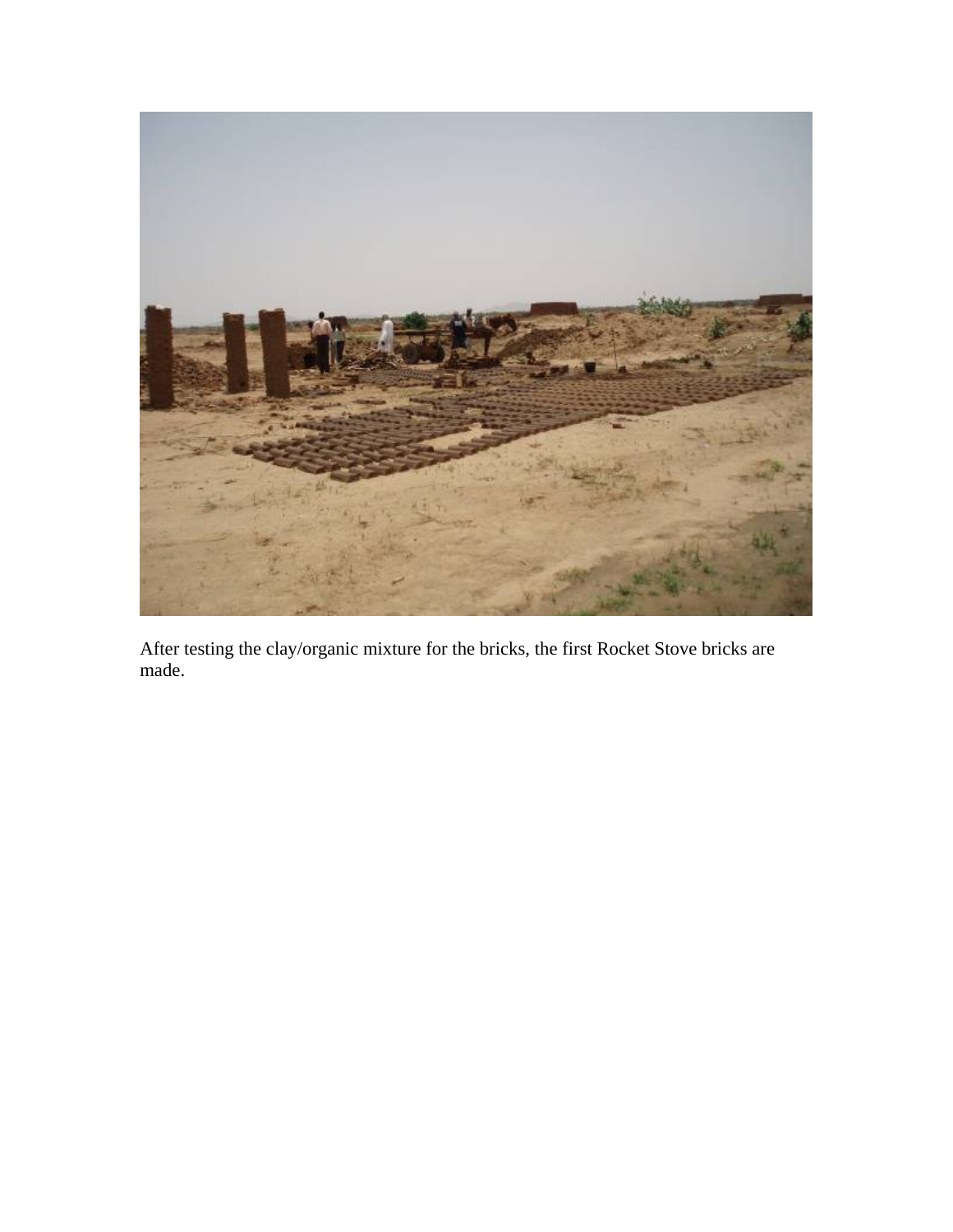

The test bricks are burned in this mini-kiln.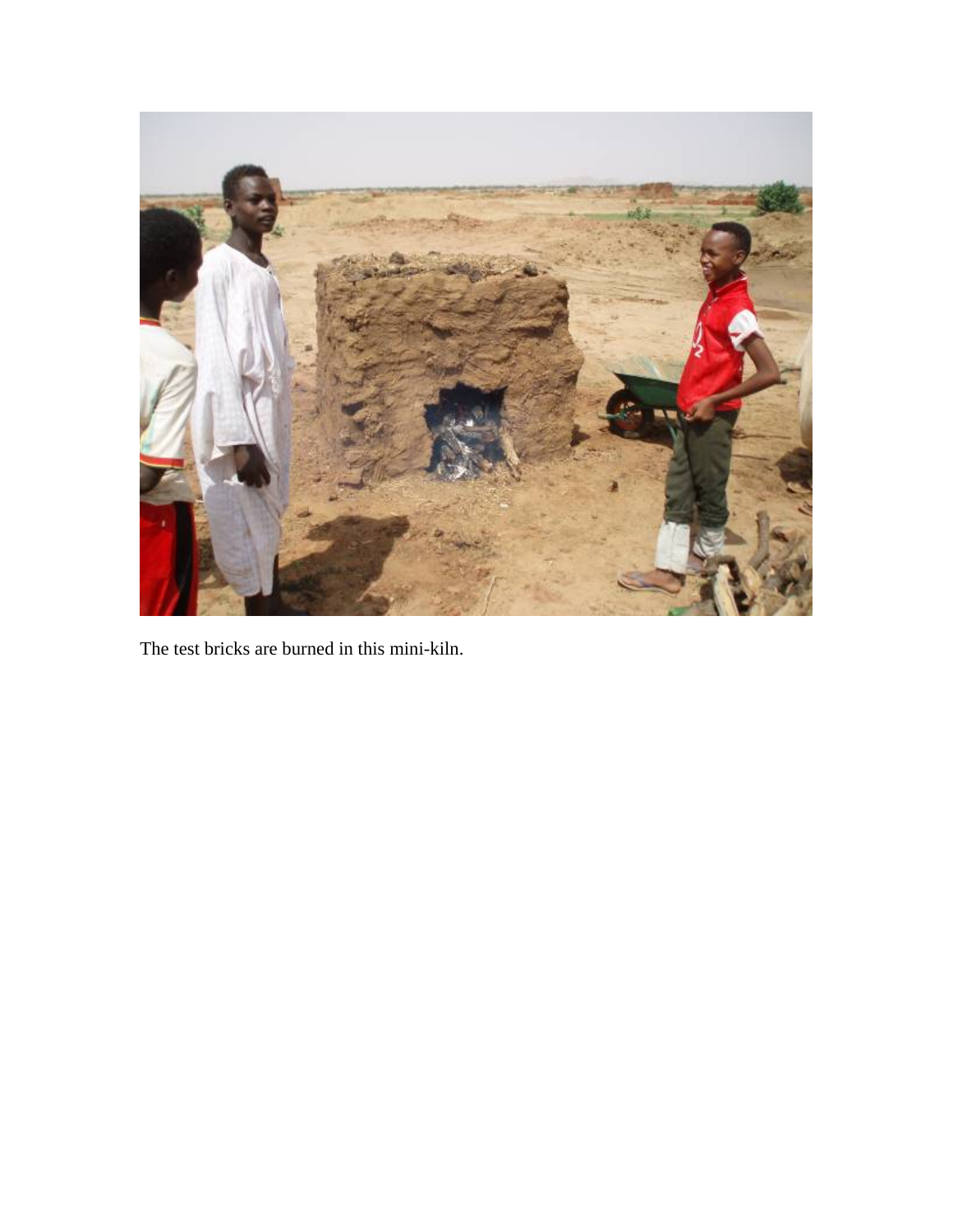

Our first batch of bricks has been successfully burned.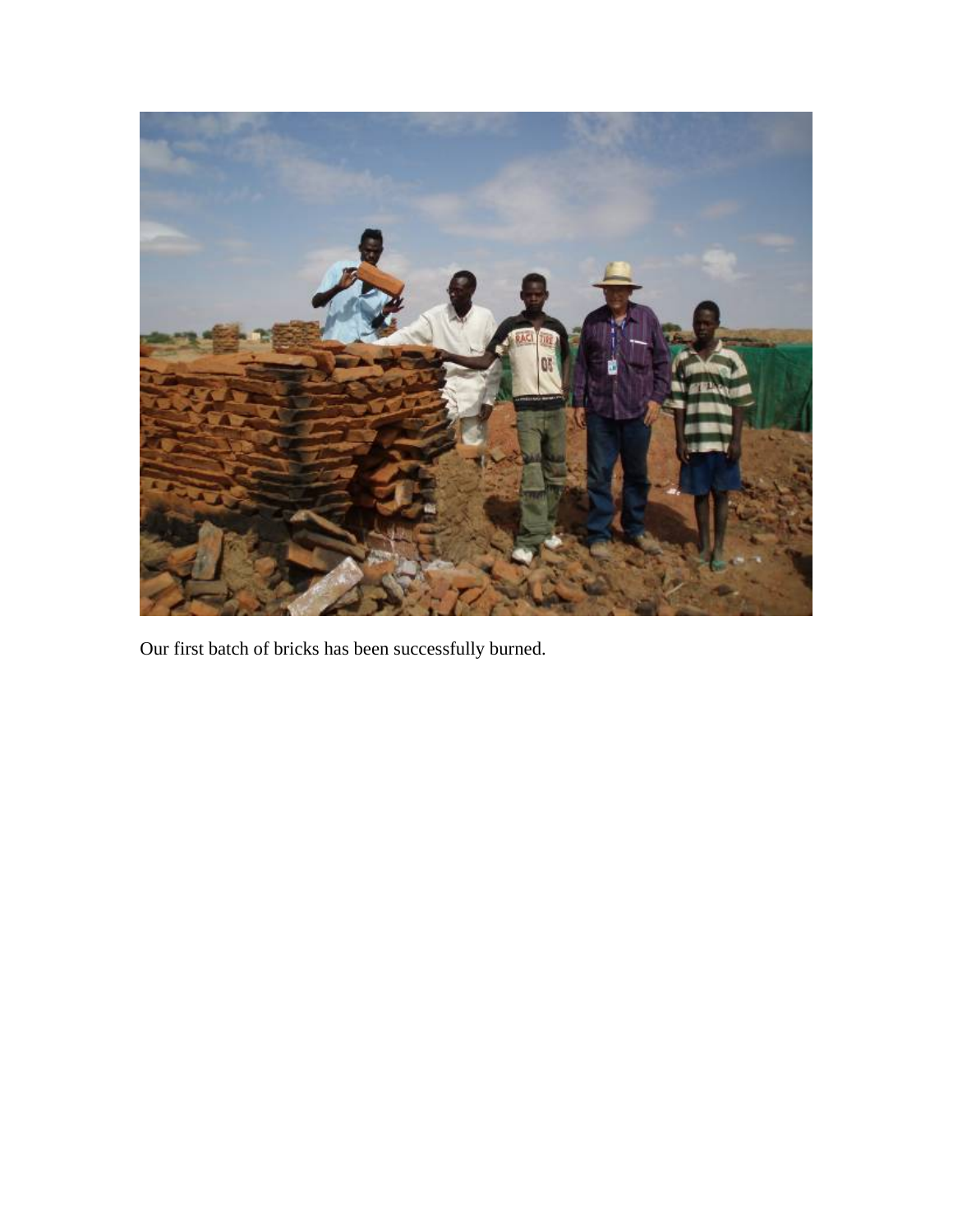

Before we can demonstrate the stove to the women, the men have come to pass their approval. They like it!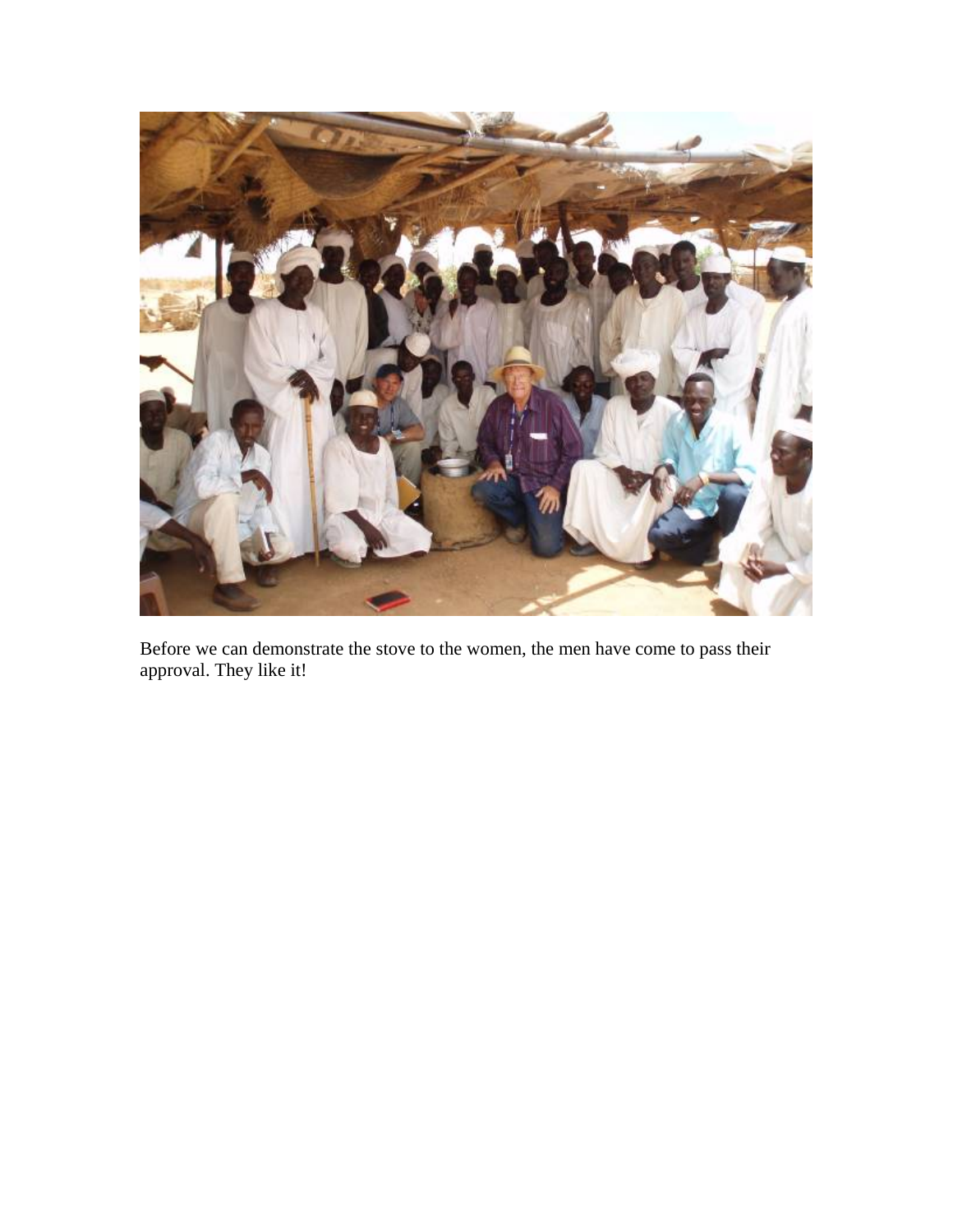

The next day our first demonstration takes place.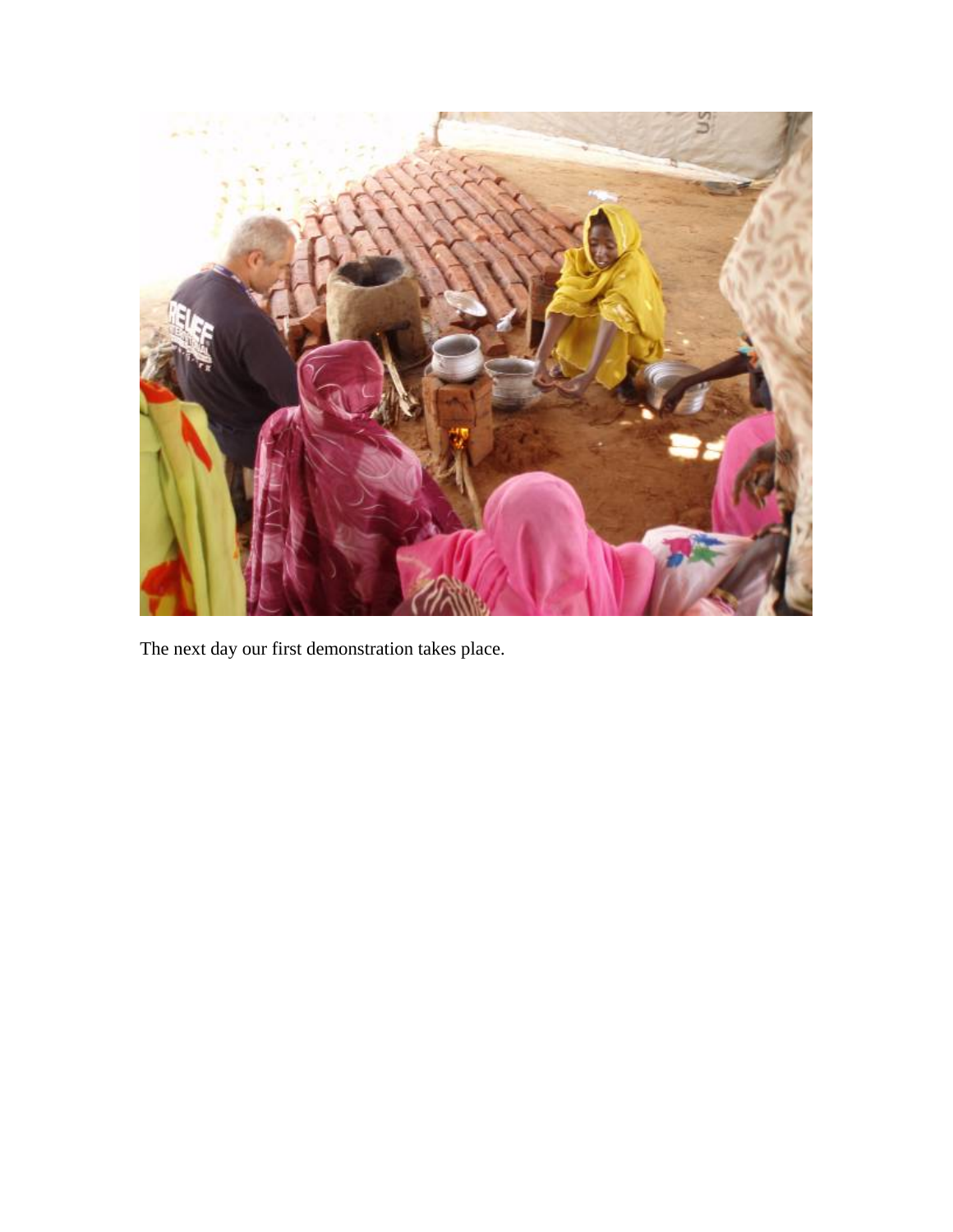

The women learn rapidly how to assemble the bricks.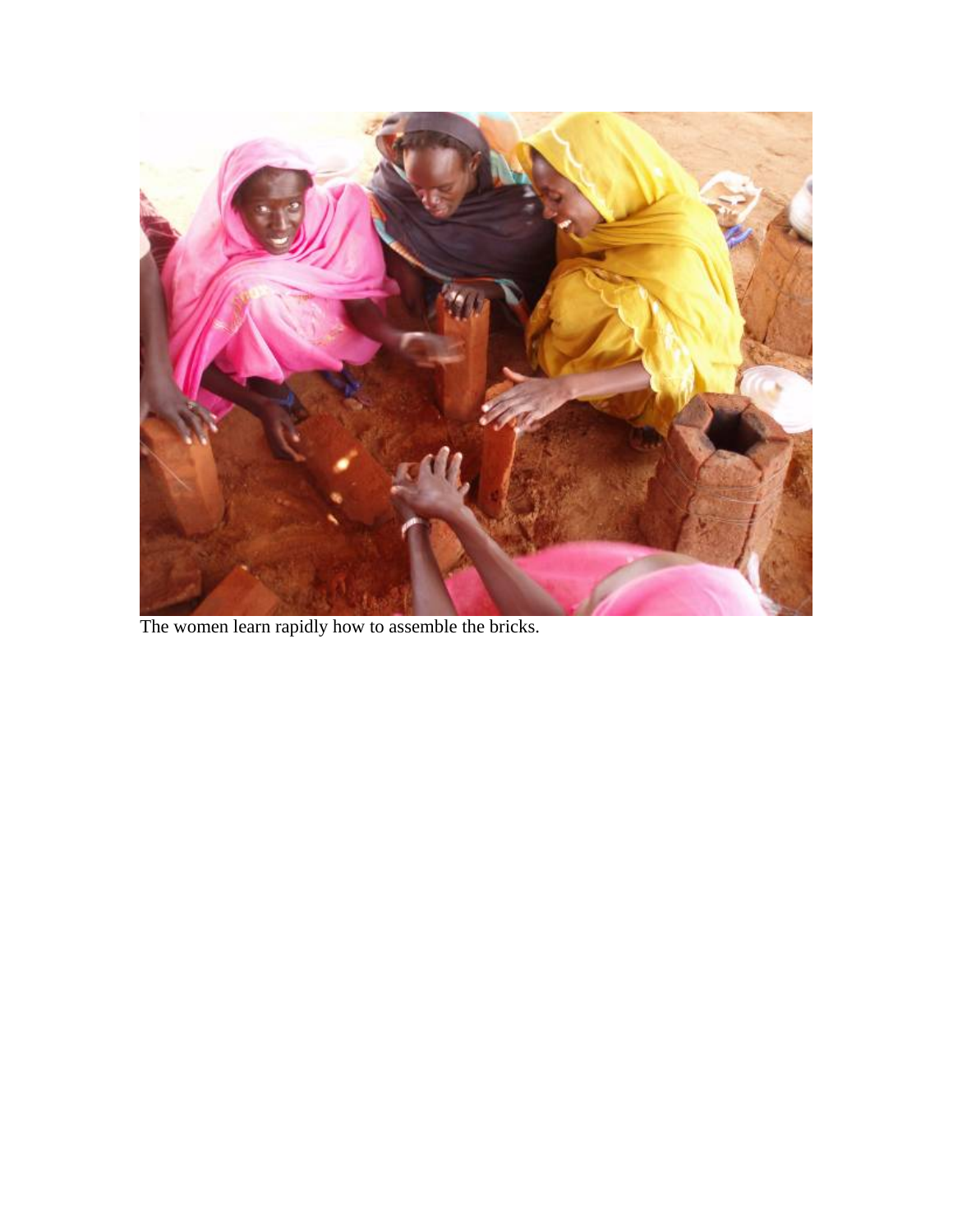

Working in teams the stoves are quickly assembled.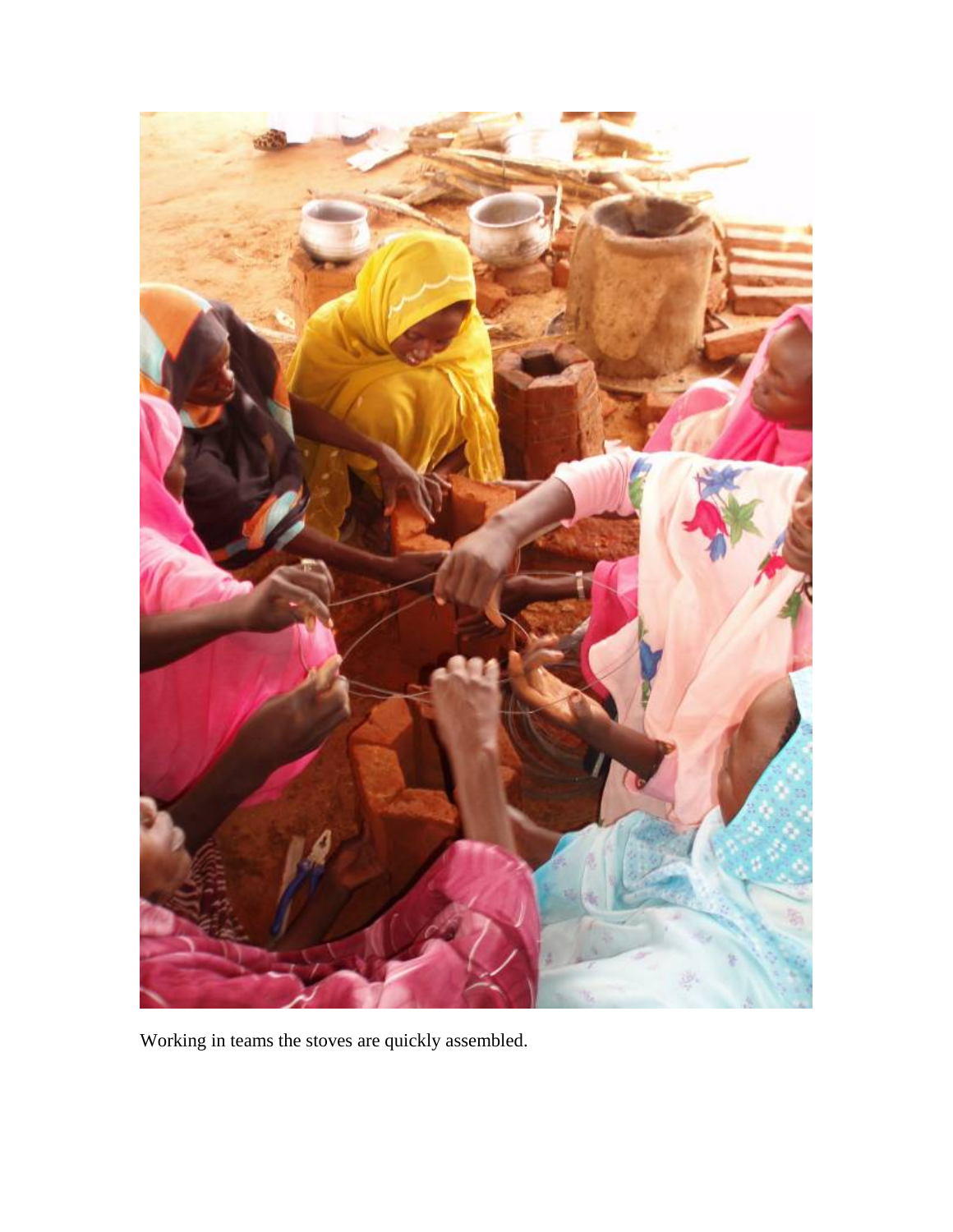

Cooking asseeda, their staple food, on the Rocket Stove. Asseeda is corn meal that is boiled and stirred to the consistency of thick mashed potatoes. This is eaten plain or with various "sauces" or side dishes of whatever else might be available (meat being the most luxurious sauce).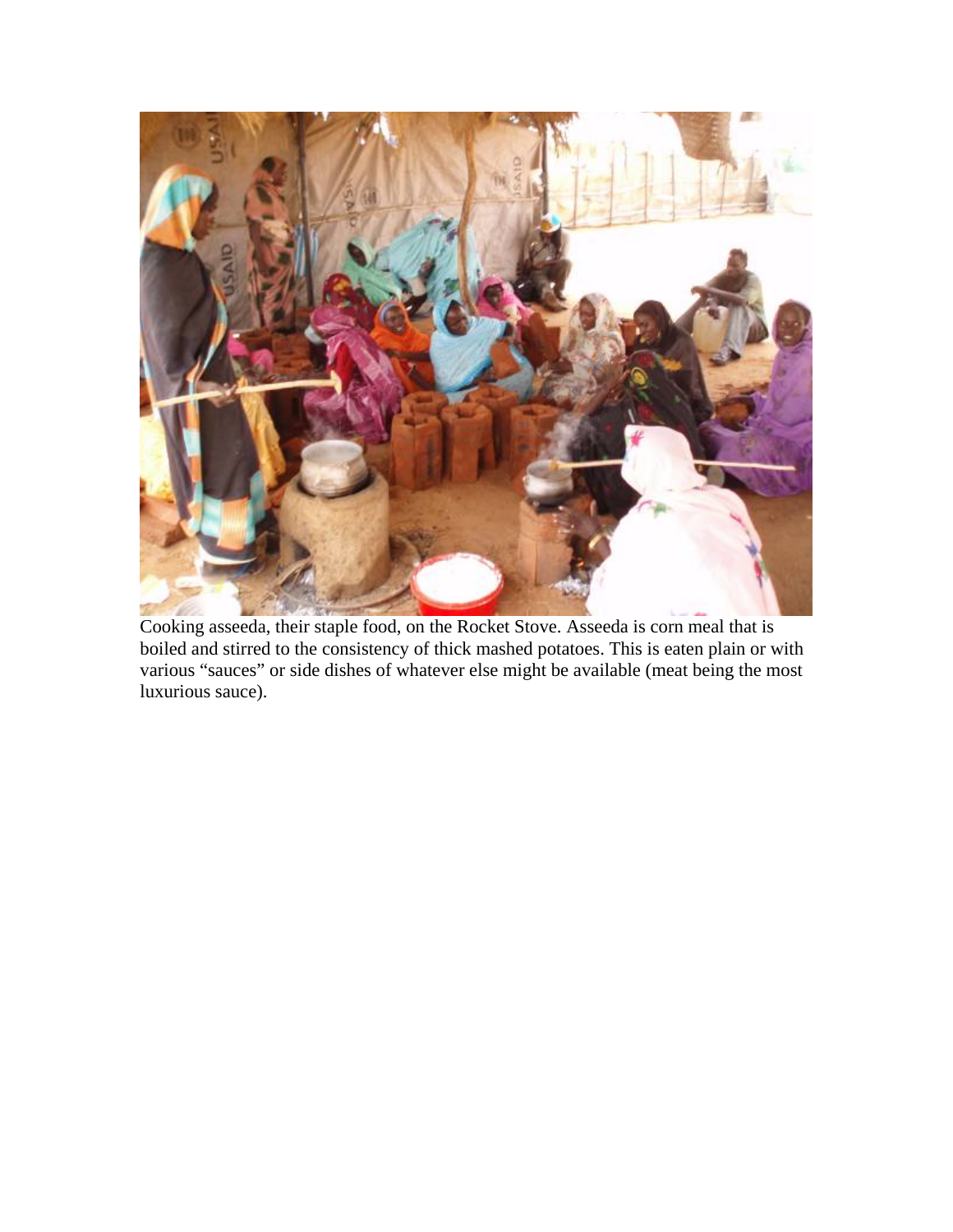

In another demonstration asseeda and various sauces and tea are prepared on the SixBricks Rocket Stove.